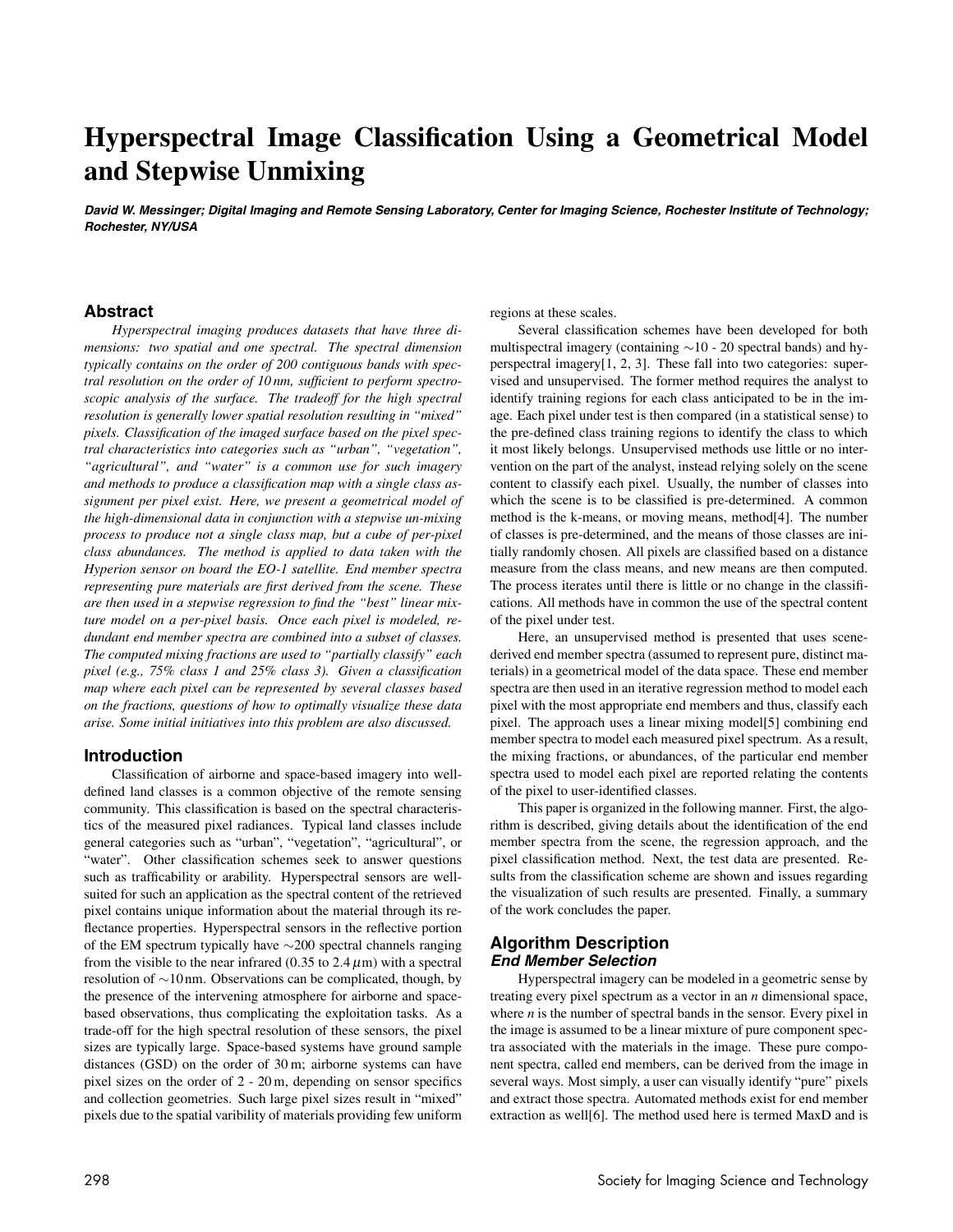based on the concept that hyperspectral data lie within a convex hull in the *n*-dimensional space[7]. Given this shape of the data cloud, each interior point in the cloud can be modeled by a linear combination of the spectra at the corners of the simplex enclosing the data. These vectors can be shown to span the *n*-dimensional space.

The algorithm uses geometrical projections within the *n*dimensional space to determine the corners of the simplex. Each pixel spectrum within the image is treated as a vector in the space. The points with the largest and smallest Euclidean magnitudes are identified as the first two end members. All the data are subsequently projected along the vector between these two points. This operation not only places the two end members "on top of" each other, but also retains all corners in the simplex as corners. Now, the data point (in the newly projected space) that is furthest from the point occupied by the first two end members is considered the third end member, and all data are projected along the vector connecting the first two spectra (now a single point) and the new extreme. This process is iterated until as many end members as desired are extracted from the scene. The scheme is automated requiring the user to supply only a stopping point. These end members are then used in the regression scheme, described below, to model each pixel in the scene.

#### **Stepwise Regression**

If we assume that each pixel in the scene is a linear combination of the end members representing the pure materials (*i.e.*, classes), then all that remains is to determine "how much" of each end member is in a particular pixel. This is commonly done using a linear mixing model,

$$
L(\lambda) \simeq \sum_{i=1}^{N} \alpha_i \hat{L}_i(\lambda).
$$
 (1)

Here,  $L(\lambda)$  is the test pixel spectrum to be modeled (here in radiance space, but possibly in reflectance space if the image has been atmospherically-compensated),  $\hat{L}_i(\lambda)$  are the end member spectra previously determined, and  $\alpha_i$  are the mixing fractions. Given the end members, this model is simple to fit using a least squares regression returning the mixing fractions  $\alpha_i$  for all end members in the set.

For high-altitude airborne and space-based hyperspectral imagery with large collection areas, it is not reasonable to assume that *every* end member, or material class, will be present in *every* pixel in the scene. A more physical model of the individual pixel would choose which end members are in that pixel, and exclude all others from the final fitting process. To achieve this, a stepwise regression technique has been implemented using an Analysis of Variance (ANOVA) metric to determine which set of end members best represents each pixel on a per-pixel basis.

In this method, each pixel is modeled first using each end member individually. The single end member that achieves the best fit to the measured pixel spectrum is kept in the model. Then, every twospectra combination of that first end member and every other end member is used to model the measured pixel spectrum. The best combination of two end members is then kept in the model. This process is continued to include a third end member. However, because the combination of just the second and third end members has not been tested, the first end member is removed from the model and a determination is made whether a better fit is achieved with just end members two and three. At each point in the process, the determination of whether the model is improved by the addition / subtraction of an end member is made using an ANOVA calculation and an f-test. The process continues testing (almost) all possible combinations of end members. Ultimately, each pixel is modeled with the "best" set of end member spectra from the original set. The Linear Mixture Model (equation 1) is used to fit that pixel and the mixing fractions are determined. For those end members not included in the final model for the test pixel, the mixing fractions are set to zero. The solution for the mixing fractions is partially constrained such that  $\alpha_i \geq 0$ , but they do not have to sum to one.

# **Classification Scheme**

Once each pixel has been fit with a model of appropriate end member spectra, the computed mixing fractions can be used to classify the pixels. First, however, because the end member extraction scheme is unsupervised, the end members themselves must be collapsed into a subset of classes. As it is difficult to determine *a priori* exactly how many classes are contained in a particular scene, there can be redundancy in the end members selected. For this work, twenty end members were derived from the scene originally, and these were reduced into eight classes. A new class map was derived with the final eight classes and fractions for each class were computed by summing the mixing fractions from the original end member fits appropriately (*e.g.*, if end members 3, 5, & 8 were assigned to class #1, the mixing fractions from those three classes were summed and assigned as the mixing fraction for class #1). The resulting eight classes were assigned names based on visual inspection and scene context of the pixels assigned to that class.

#### **Test Data**

Data for this experiment were taken with the Hyperion sensor on board NASA's EO-1 satellite[8]. An image of the Rochester metropolitan area was collected in June of 2004. A subset of the entire collection was extracted for use in this work. The subset is of an agricultural area south of Rochester, and includes some small cities as well as part of a large lake (Conesus Lake, part of the Finger Lakes). The Hyperion sensor has 256 spectral channels ranging from  $0.35 \mu$ m to  $2.5 \mu$ m. Several channels were removed from the data prior to processing due to sensor noise and atmospheric absorption bands. The final cube contained 145 spectral bands and was 256 samples wide by 500 lines long. With a GSD of 30 m the cube covers an area approximately 15 km long by 7.7 km wide. An RGB image of the scene is shown in Figure 1.

# **Results**

| Class #       | <b>Class Name</b>    |
|---------------|----------------------|
|               | agricultural - green |
| $\mathcal{P}$ | agricultural - brown |
| ్వె           | agricultural - other |
|               | forest               |
| -5            | urban                |
| 6             | water                |

7 soil 8 other

**Class names associated to the classification results. Classes 1-8 are associated to Figures 2(a) - (h).**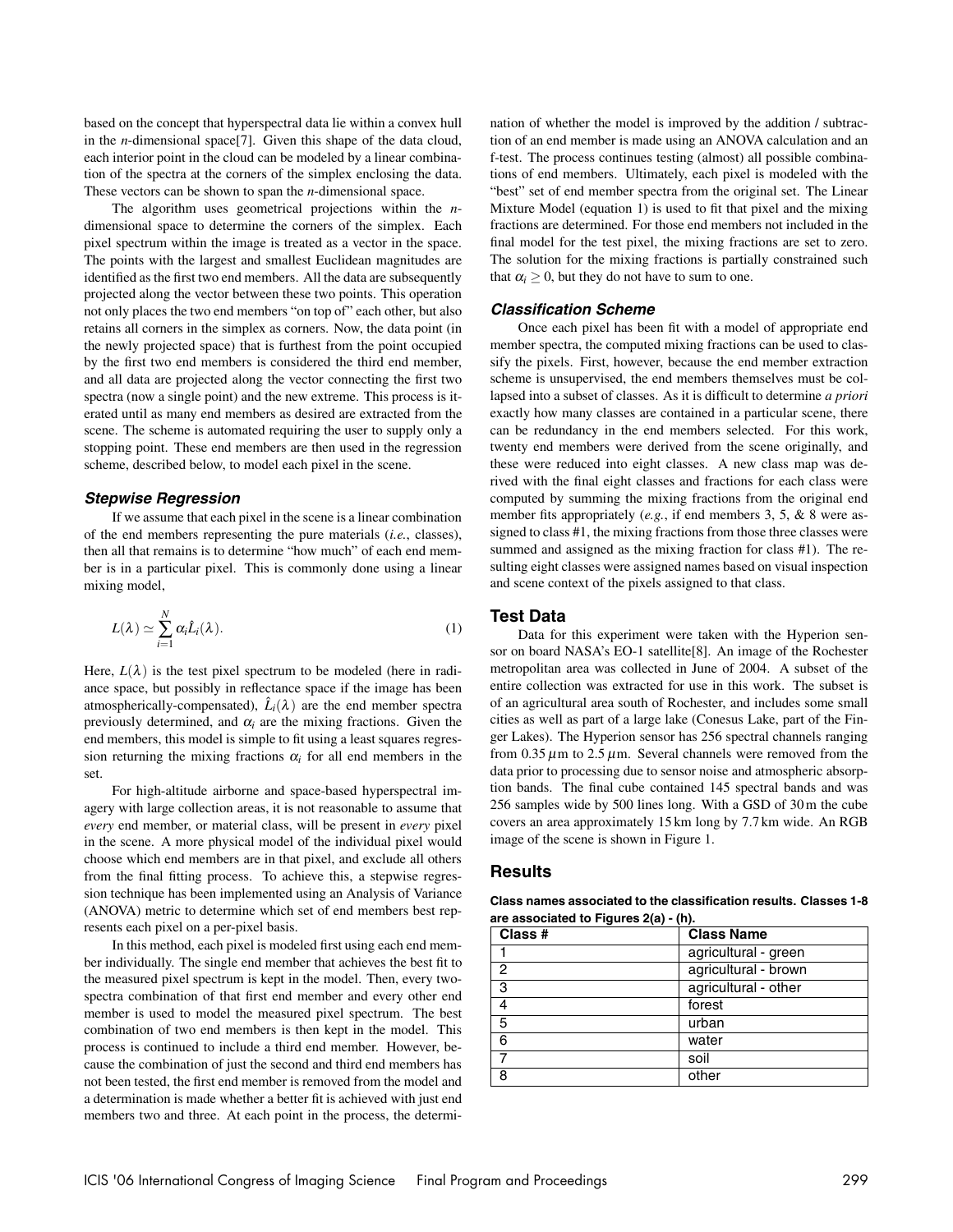Results from the classification scheme are shown in Figure 2. A gray-scale image is shown for each of the final eight classes, with brightness corresponding to higher mixing fraction for that classes. Class names associated with the eight classes are shown in Table 1. The first three of the eight classes into which the scene has been classified are all "agricultural" classes of different visual color (Figure  $2(a) - (c)$ ). The primary distinction is between the "green" agricultural fields and the "brown" fields. The image was taken in June, so the supposition is that the "brown" fields are fallow. The "agricultural - other" represents crops that were of a different visible color. These tended to be brighter and slightly more red in the visible image.

The fourth class (Figure 2(d)) represents the "forest" class. This class is hardly separable from the green agricultural class. This is not unexpected as the green trees are spectrally similar to green crops, particularly at this spatial resolution. The class was named as forest, though, due to the successful classification of the large forest region in the middle left portion of the image. This area is noticeably absent in the mixing fraction maps for all other classes.

Likewise, the "urban" class shown in Figure 2(e) is similar to several areas of the bare soil class (class  $#7$ , Figure 2(g)). This class does clearly define the roadways that run through the image, as well as the small urban areas in the upper left corner of the image and at the north end of the lake. Additionally, built-up areas along the shore of the large lake in the lower right corner of the image are highlighted in this class.

Class 6, the "water" class (Figure  $2(f)$ ) very dramatically highlights the lake, as well as several smaller bodies of water in the scene. However, because the water represents the "darkest" class in the image, several other dark portions of the image that appear to be agricultural in nature are highlighted with smaller abundance. These could be recently watered fields, which would exhibit the spectral characteristics of water, or simply materials with a lower overall reflectance.

Class 7 is the "soil" class (shown in Figure  $2(g)$ ) and, as men-



**Figure 1.** RGB image of the Hyperion data used.

tioned above, exhibits much of the same spatial structure (except for the roadways) as the urban class. This class spatially exhibits structures associated to the agricultural fields as well. This is a reflection of the fact that at these spatial resolutions (*i.e.*, pixel sizes of 30 m), it is possible that for some crops we are seeing the soil in between the individual plants, thus creating mixed pixels.

Class 8 is the "other" class (Figure 2(h)). Here it mostly contains spectral anomalies within the scene, as well as sensor artifacts.

#### **Visualization of High-Dimensional Data Products**

While it is possible to assign a single class to each pixel in this imagery, and imagery like it, at these spatial resolutions (GSD



classes 1-8, figures (a) - (h), respectively. Please refer to Table 1 for the class identifications. Figure 1 is shown again for comparison (i).